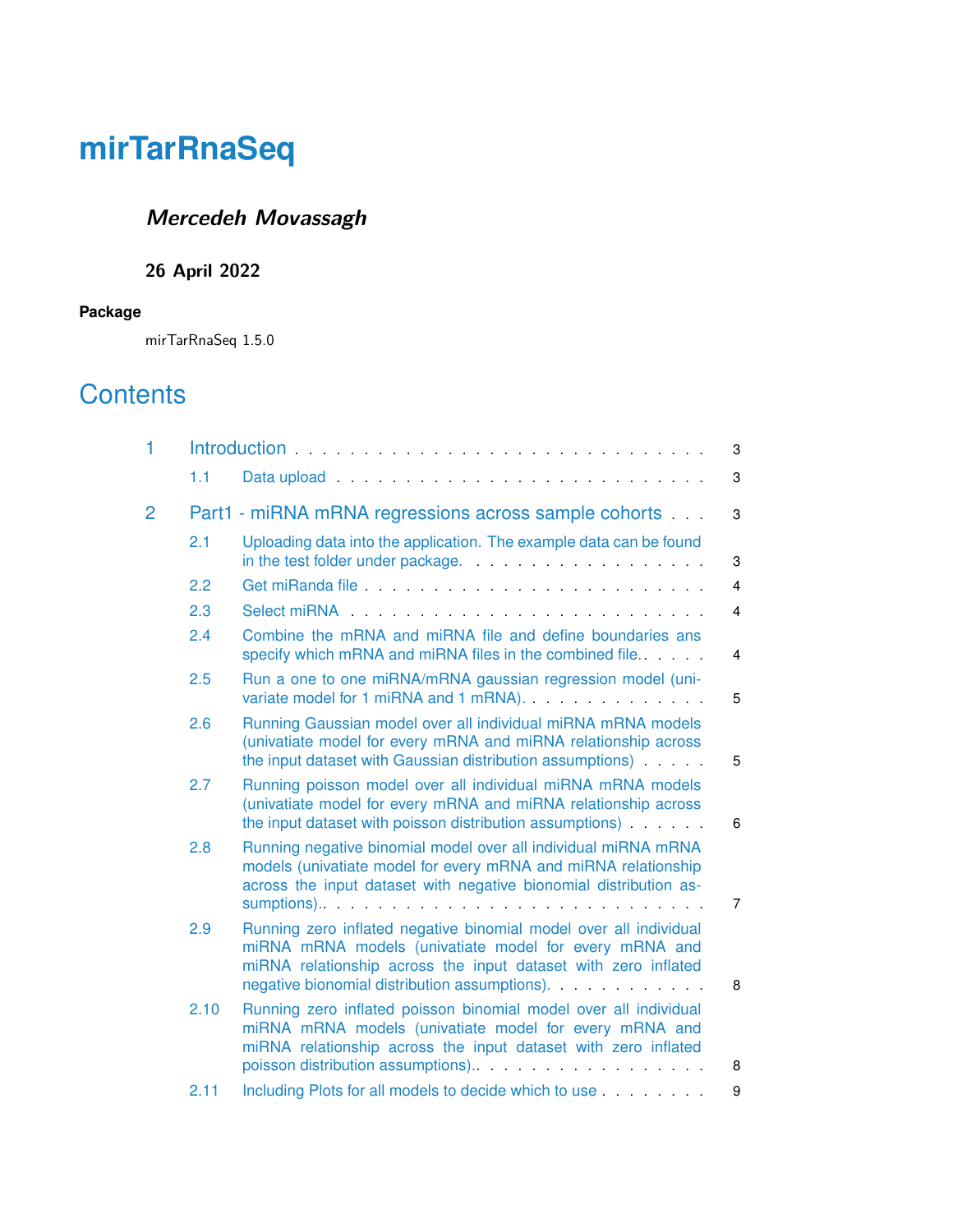|                | 2.12                                                            | The user can decide to use runModels() with glm multi() (with multi                                                                                                                                                                        | 10 |  |  |
|----------------|-----------------------------------------------------------------|--------------------------------------------------------------------------------------------------------------------------------------------------------------------------------------------------------------------------------------------|----|--|--|
|                | 2.13                                                            | GLM multi and GLM inter enters and a series of the series of the series of the series of the series of the series of the series of the series of the series of the series of the series of the series of the series of the ser             | 10 |  |  |
|                | 2.14                                                            | Running all miRNA and mRNA combinations at the same time.                                                                                                                                                                                  | 11 |  |  |
|                | 2.15                                                            |                                                                                                                                                                                                                                            | 12 |  |  |
| 3              | Part2 - Identify miRNA mRNA correlations across 3 or more<br>12 |                                                                                                                                                                                                                                            |    |  |  |
|                | 3.1                                                             |                                                                                                                                                                                                                                            | 13 |  |  |
|                | 3.2                                                             | Get mRNAs with particular fold change entitled and such a set of the set of the set of the set of the set of the set of the set of the set of the set of the set of the set of the set of the set of the set of the set of the             | 13 |  |  |
|                | 3.3                                                             | Get all miRNAs                                                                                                                                                                                                                             | 13 |  |  |
|                | 3.4                                                             |                                                                                                                                                                                                                                            | 13 |  |  |
|                | 3.5                                                             | Make a background distribution correlation                                                                                                                                                                                                 | 13 |  |  |
|                | 3.6                                                             |                                                                                                                                                                                                                                            | 13 |  |  |
|                | 3.7                                                             | Get correlations below threshold entitled and the correlations below threshold                                                                                                                                                             | 14 |  |  |
|                | 3.8                                                             |                                                                                                                                                                                                                                            | 14 |  |  |
|                | 3.9                                                             | mRNA miRNA correlation heatmap materials are all the materials of the materials of the materials of the materials of the materials of the materials of the materials of the materials of the materials of the materials of the             | 14 |  |  |
|                | 3.10                                                            | Get intersection of miRanda<br>Set intersection of miRanda<br>Set intersection of miRanda<br>Set intersection of miRanda<br>Set intersection of miRanda<br>Set intersection of miRanda<br>Set in terms of the set in terms of the set in t | 15 |  |  |
| $\overline{4}$ | Part3 - Identify significant miRNA mRNA relationships for 2     |                                                                                                                                                                                                                                            |    |  |  |
|                |                                                                 |                                                                                                                                                                                                                                            | 16 |  |  |
|                | 4.1                                                             |                                                                                                                                                                                                                                            | 16 |  |  |
|                | 4.2                                                             |                                                                                                                                                                                                                                            | 16 |  |  |
|                | 4.3                                                             |                                                                                                                                                                                                                                            | 16 |  |  |
|                | 4.4                                                             | Estimate miRNA mRNA differences based on Fold Change                                                                                                                                                                                       | 16 |  |  |
|                | 4.5                                                             |                                                                                                                                                                                                                                            | 16 |  |  |
|                | 4.6                                                             | miRanda data import established and the series and the series and the miRanda data import that is a series of                                                                                                                              | 16 |  |  |
|                | 4.7                                                             | Identify relationships below threshold entitled and an analyzing the state of the state of the state of the state of the state of the state of the state of the state of the state of the state of the state of the state of t             | 17 |  |  |
|                | 4.8                                                             | miRanda intersection with results <b>Example 20</b> in the set of the set of the set of the set of the set of the set of the set of the set of the set of the set of the set of the set of the set of the set of the set of the set        | 17 |  |  |
|                | 4.9                                                             | Make dataframe and plots entertainment and the set of the set of the set of the set of the set of the set of the set of the set of the set of the set of the set of the set of the set of the set of the set of the set of the             | 17 |  |  |
|                | 4.10                                                            | mRNA miRNA heatmap of miRNA mRNA FC differences                                                                                                                                                                                            | 17 |  |  |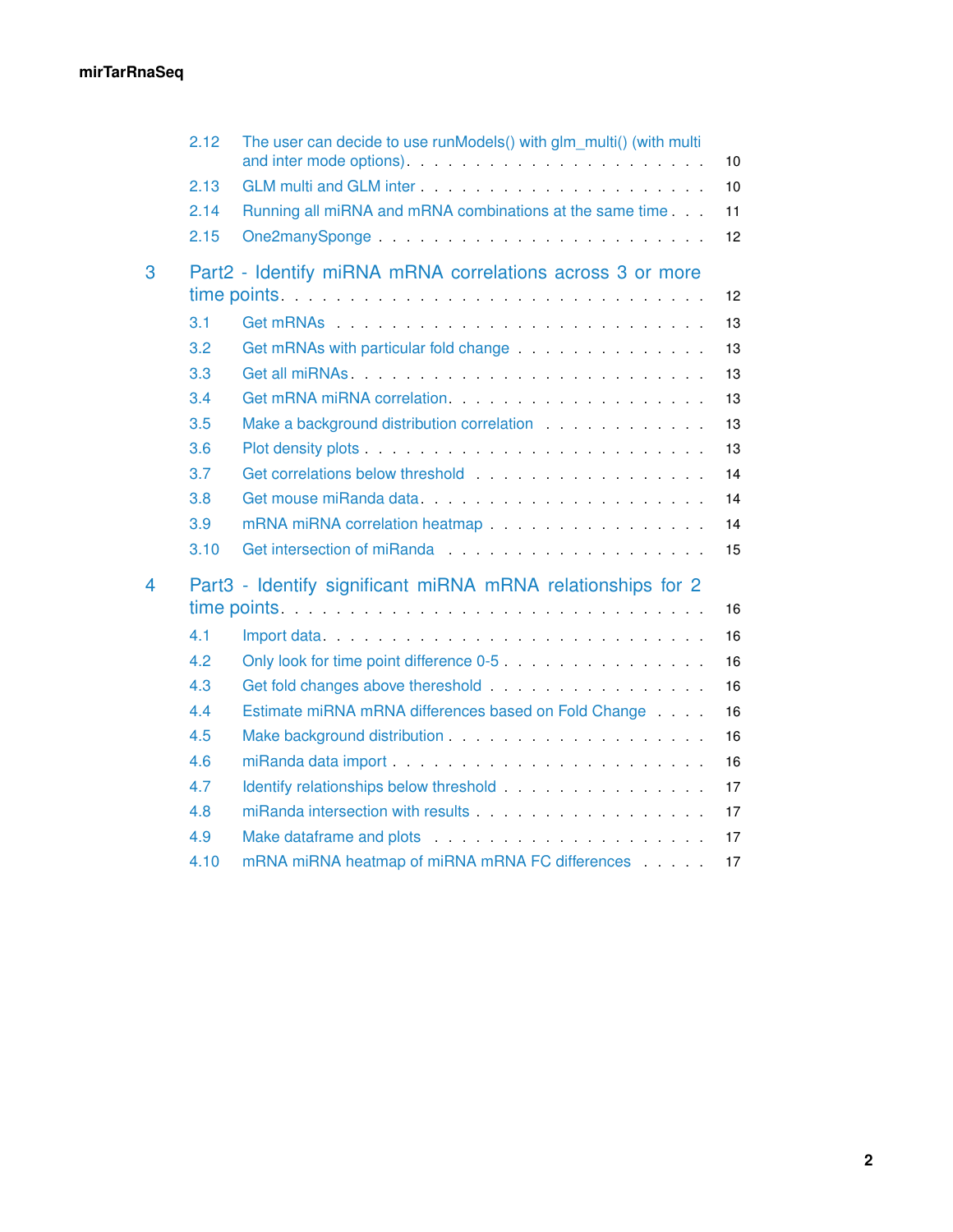# 1 Introduction

<span id="page-2-0"></span>mirTarRnaSeq is a package for miRNA and mRNA interaction analysis through regression and correlation approaches supporting various modeling approaches (gaussian, poisson, negative binomial, zero inflated poisson or negative binomial models for the data). miRNA and mRNA sequencing data are analysed from the same experiment (condition or time point data) and mRNA targets of the miRNAs from same experiment will be identified using statistical approaches.

The example data set for the first approach is 25 matching miRNA and mRNA EBV positive samples from TCGA identified as high EBV load based on Movassagh et al, Scientific Reports, 2019 paper. We attempt to identify the EBV miRNA targets on EBV genome (part1).

<span id="page-2-1"></span>The second example set set is the simulated mouse fibroblast differentiated to muscle cells in three time points. Here, we try to identify mRNA targets of miRNA expressed at various time points (parts 2 and 3).

# 1.1 Data upload

#### 1.1.1 mirTarRnaSeq accepts data in dataframe or table formats

- For the first approach ( $Part1$ ) we use a table of differential expressed mRNA genes in EBV from TCGA stomach cancer samples with high levels of EBV miRNA expression.
- Next we use a list of normalized (tpm) EBV miRNA expression data from the same samples.The user has the option to use count data and model accordingly or use tzTrans() function for zscore normalization and then model.
- For the second part (Part2, Part3) of the experiment we are using two tables of differentially expressed mRNA and miRNA sequencing fold change results from mouse time point specific differentiation experiments.
- <span id="page-2-2"></span>• The example data are also available at [https://doi.org/10.5281/zenodo.6371713.](https://doi.org/10.5281/zenodo.6371713)

# 2 Part1 - miRNA mRNA regressions across sample cohorts

The users can utilize TPM/RPKM or count data for this section of analysis as long as if the data is normalized (TPM/RPKM) is used for the mRNA expression files the miRNA expression files are also normalized (TPM). The format of the files for miRNA and mRNA needs to be odd the class dataframe with the sample names as colnames and mRNA names as rownames. Note, for this section of analysis we have only included all differentially expressed mRNAs for the analysis but the user can included all mRNAs. However, the user should realize if they choose to use all mRNAs expressed the analysis will take a longer time.

## <span id="page-2-3"></span>2.1 Uploading data into the application. The example data can be found in the test folder under package.

```
# Helper function to access test files in extdata
get_test_file <- function(file_name) {
 if (missing(file_name)) {
    return(system.file("extdata", "test", package="mirTarRnaSeq"))
```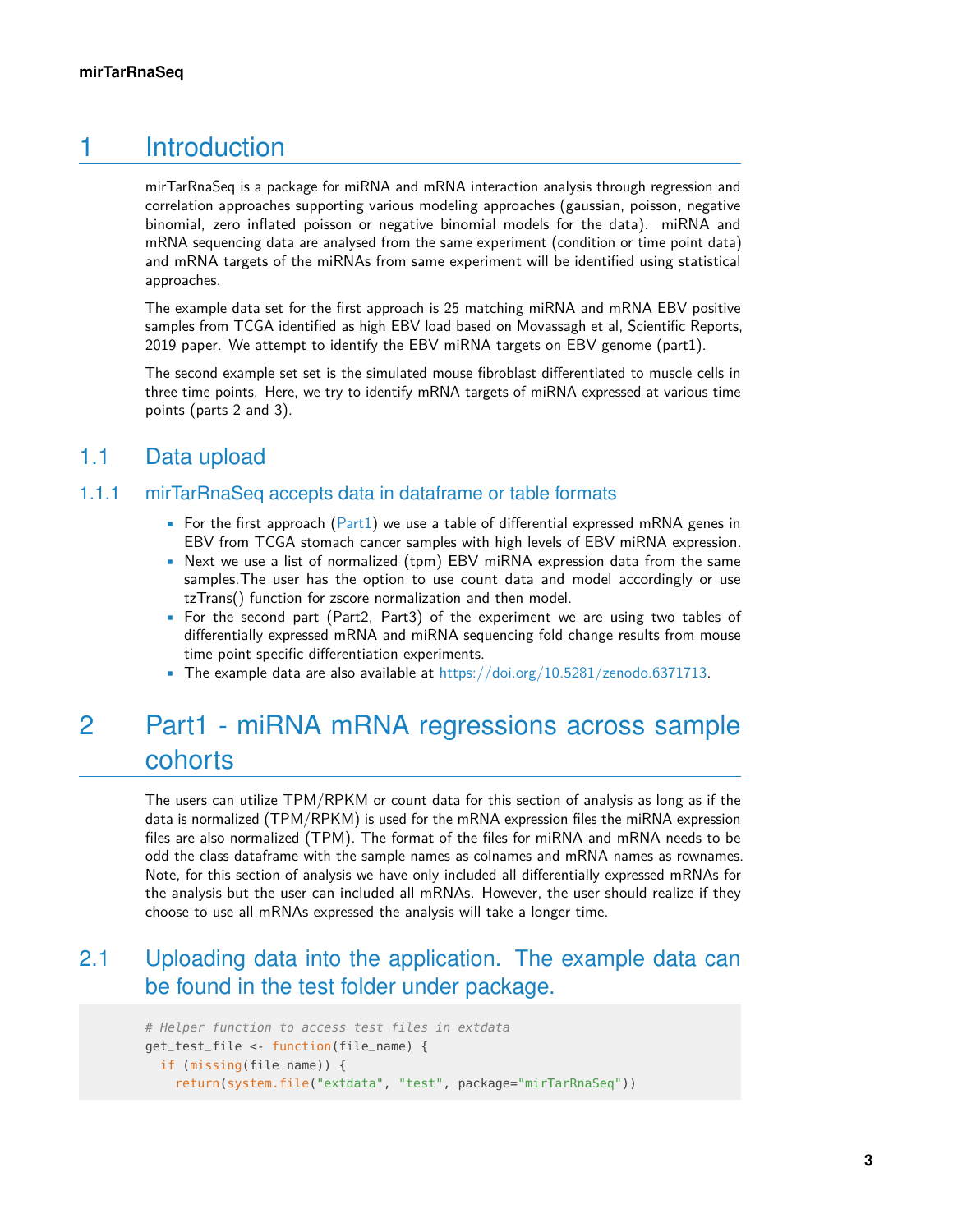```
}
  return(system.file("extdata", "test", file_name, package="mirTarRnaSeq"))
}
# Read input files
DiffExp<-read.table(get_test_file("EBV_mRNA.txt.gz"), as.is=TRUE, header=TRUE, row.names=1)
miRNAExp<-read.table(get_test_file("EBV_miRNA.txt.gz"), as.is=TRUE, header=TRUE, row.names=1)
```
### 2.2 Get miRanda file

<span id="page-3-0"></span>We currently support miRanda runs (potential miRNA target parsing by score,interaction energy, and interaction or miRNA length ) on seven species ("Human", "Mouse", "Drosophila", "C.elegans", "Epstein\_Barr" (EBV), "Cytomegalovirus" (CMV) and "Kaposi\_Sarcoma" (KSHV)). We also support the viral miRNAs targeting human genes for EBV "Epstein\_Barr\_Human", CMV "CMV\_Human" and KSHV "KSHV\_Human". 1) Here we first import the relevant miRanda file . 2) We only keep targets which are also targets of EBV miRNAs based on our EBV miRanda file. Note, for other organisms (not provided by the pacakged) the appropriate format for miRanda input file is V1 column: name of the miRNA, V2 column: name of the predicted gene, V3: column score/rank of the miranda interaction (or any other score for interaction if TargetScan ( for TargetScan prediction user can provide  $context++$  score and threshold accordingly) is used, note these three columns are required), V4 column: folding energy of miRNA-mRNA interaction. V5 column: target Identity value and V6 column: miRNA idnetity value. (Note, all these values are available after miRanda analysis but V1-V3 must be provided not matter the prediction method)

<span id="page-3-1"></span>miRanda <- getInputSpecies("Epstein\_Barr", threshold = 140) DiffExpmRNASub <- miRanComp(DiffExp, miRanda)

## 2.3 Select miRNA

<span id="page-3-2"></span>miRNA\_select<-c("ebv-mir-BART9-5p")

# 2.4 Combine the mRNA and miRNA file and define boundaries ans specify which mRNA and miRNA files in the combined file.

Combine <- combiner(DiffExp, miRNAExp, miRNA\_select) geneVariant <- geneVari(Combine, miRNA\_select)

<span id="page-3-3"></span>Running various univariate models(1 to 1 miRNA-mRNA relationships) with various miRNAmRNA distribution assumptions for either 1 miRNA and 1 mRNA relationship chosen/selected by the user or across all miRNAs and mRNAs in the expression dataframes. Note,the users can choose to run any of the available distribution model assumptions (glm\_poisson, glm\_gaussian, glm\_nb (negative binomial), glm\_zeroinfl (zero inflated model or zero inflated negative binomial)).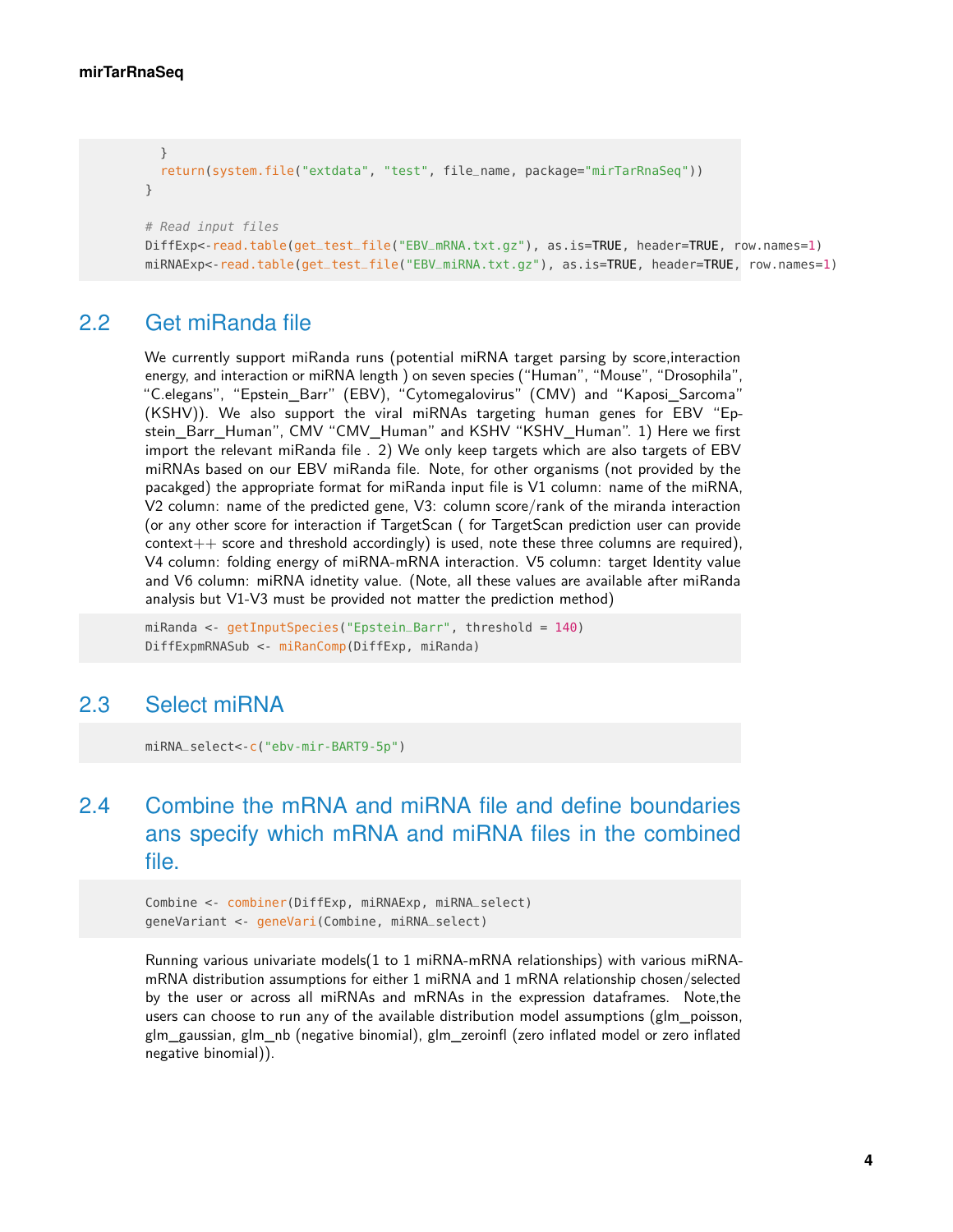# 2.5 Run a one to one miRNA/mRNA gaussian regression model (univariate model for 1 miRNA and 1 mRNA).

Here LMP\_1 is EBV mRNA and the ebv-mir-BART9-5p is the miRNA and we are running a glm poisson model. Here LMP\_1 is EBV mRNA and the ebv-mir-BAR<br>glm poisson model.<br>j <- runModel(`LMP-1` ~ `ebv-mir-BART9-5p`,

```
Combine, model = glm_poisson(),
                   scale = 100)
# Print P value of poisson model of association between between LMP_1 and<br># ebv-mir-BART9-5p<br>print(modelTermPvalues(j))<br>#> `ebv-mir-BART9-5p`
# ebv-mir-BART9-5p
print(modelTermPvalues(j))
#> 9.344338e-06
```
<span id="page-4-0"></span>2.6 Running Gaussian model over all individual miRNA mRNA models (univatiate model for every mRNA and miRNA relationship across the input dataset with Gaussian distribution assumptions)

```
blaGaus <- runModels(Combine,
                     geneVariant, miRNA_select,
                     family = glm_gaussian(),
                     scale = 100)
# Plot the regression relationship for the mRNA and miRNAs (BHLF1 is the EBV
# mRNA). Note, these are standard quality check plot outputs from plot
# regression.
par(oma=c(2,2,2,2))
par(mfrow=c(2,3),mar=c(4,3,3,2))plot(blaGaus[["all_models"]][["BHLF1"]])
plot(modelData(blaGaus[["all_models"]][["BHLF1"]]))
# To comprehend the performance of all models we look at Akaike information
# criterion (AIC) across all miRNA-mRNA model performances and then look at
# the density plots. Note, the models with lower comparitive AICs have better
# performace.
G <- do.call(rbind.data.frame, blaGaus[["AICvalues"]])
names(G) <- c("AIC_G")# Low values seems like a reasonable model
plot(density(G$AIC_G))
```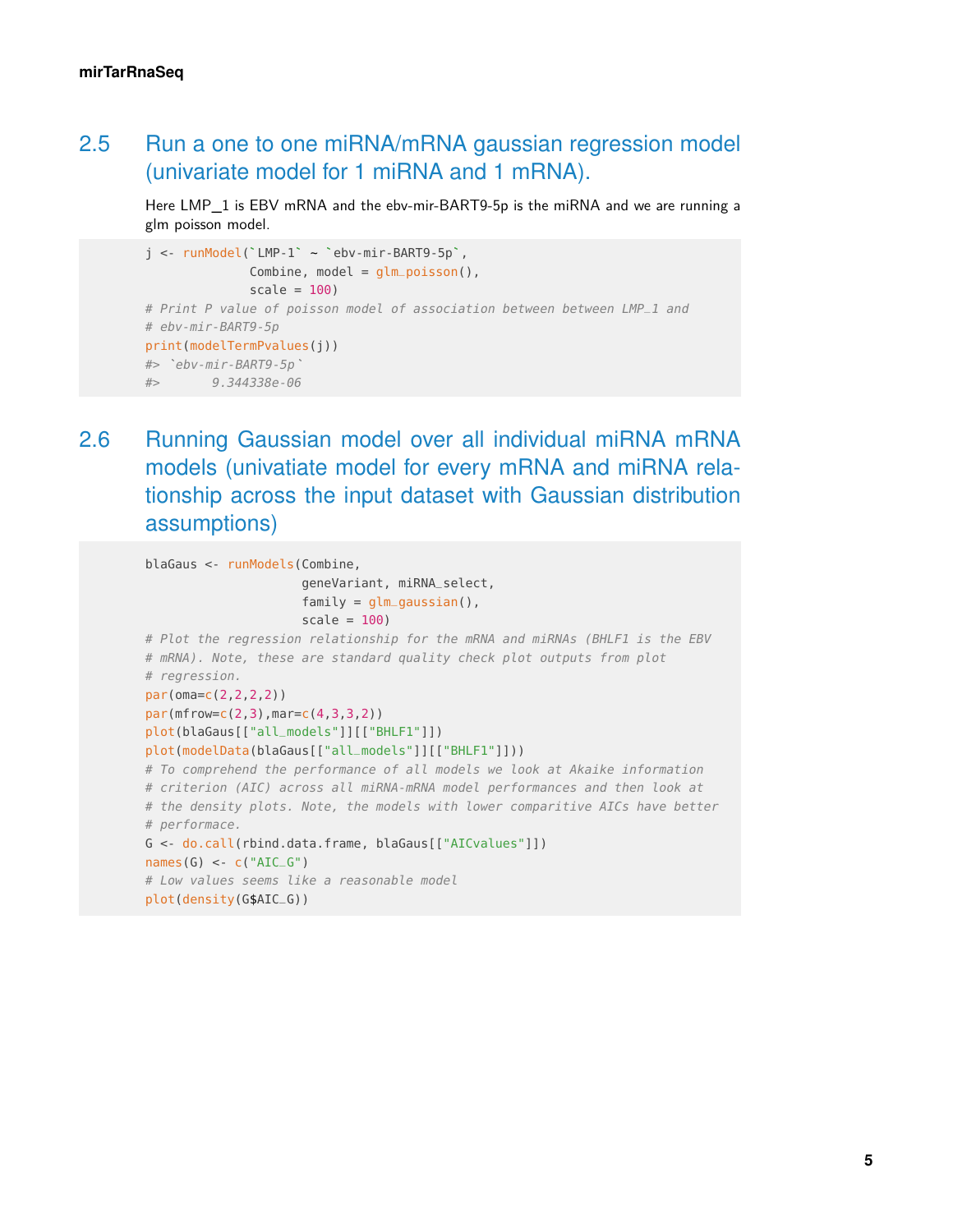

# Print out the AIC of all miRNA-mRNA models ( All observed AIC values for the # miRNA-mRNA models)  $GM < -melt(G)$ 

<span id="page-5-0"></span>#> No id variables; using all as measure variables

2.7 Running poisson model over all individual miRNA mRNA models (univatiate model for every mRNA and miRNA relationship across the input dataset with poisson distribution assumptions)

```
blaPois <- runModels(Combine,
                     geneVariant, miRNA_select,
                     family = glm_poisson(),
                     scale = 100)
par(oma=c(2,2,2,2))
par(mfrow=c(2,3),mar=c(4,3,3,2))
plot(blaPois[["all_models"]][["LMP-2A"]])
plot(modelData(blaPois[["all_models"]][["LMP-2A"]]))
P <- do.call(rbind.data.frame, blaPois[["AICvalues"]])
names(P) <- c("AIC_Po")PM <- melt(P)
#> No id variables; using all as measure variables
```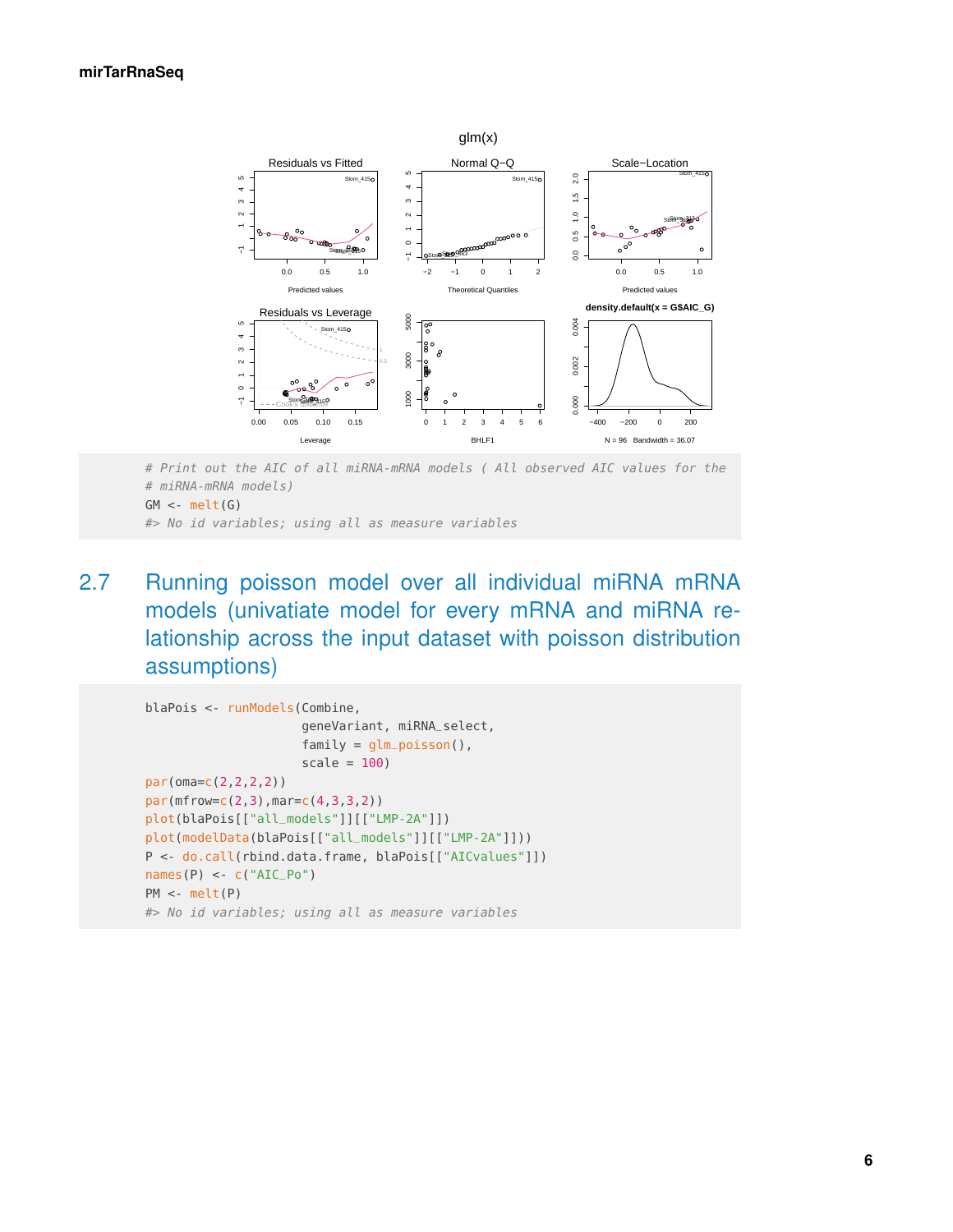

<span id="page-6-0"></span>2.8 Running negative binomial model over all individual miRNA mRNA models (univatiate model for every mRNA and miRNA relationship across the input dataset with negative bionomial distribution assumptions).

```
blaNB <- runModels(Combine,
                   geneVariant, miRNA_select,
                   family = glm_n(b), scale = 100)
par(mar=c(4,3,3,2))
plot(modelData(blaNB[["all_models"]][["BALF1"]]))
```


BM <- melt(B)

<span id="page-6-1"></span>#> No id variables; using all as measure variables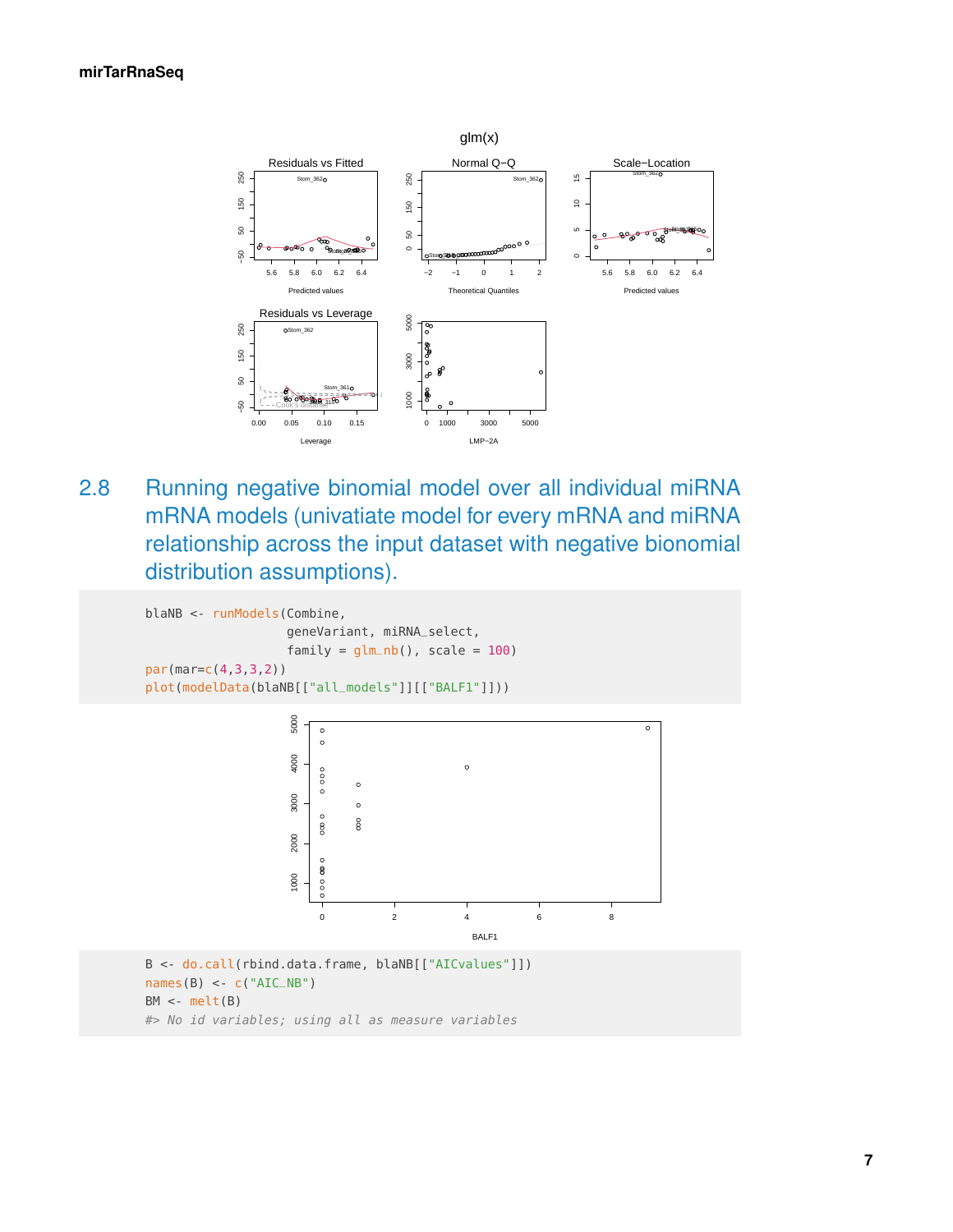2.9 Running zero inflated negative binomial model over all individual miRNA mRNA models (univatiate model for every mRNA and miRNA relationship across the input dataset with zero inflated negative bionomial distribution assumptions).

```
blazeroinflNB <- runModels(Combine, geneVariant,
                            miRNA_select,
                            family = glm\_zeroinfl(dist = "negbin"),scale = 100)
# To test AIC model performance
ZNB <- do.call(rbind.data.frame, blazeroinflNB[["AICvalues"]])
names(ZNB) <- c("AIC_ZNB")
par(mar=c(4,3,3,2))
plot(density(ZNB$AIC_ZNB))
```


<span id="page-7-0"></span>ZNBM<-melt(ZNB) #> No id variables; using all as measure variables

2.10 Running zero inflated poisson binomial model over all individual miRNA mRNA models (univatiate model for every mRNA and miRNA relationship across the input dataset with zero inflated poisson distribution assumptions).

```
blazeroinfl <- runModels(Combine, geneVariant,
                          miRNA_select,
                          family = glm\_zeroinfl(),
                          scale = 100)
# To test AIC model performance
Zp <- do.call(rbind.data.frame, blazeroinfl[["AICvalues"]])
names(Zp) \leq -c("AIC_Zp")par(mar=c(4,3,3,2))
plot(density(Zp$AIC_Zp))
```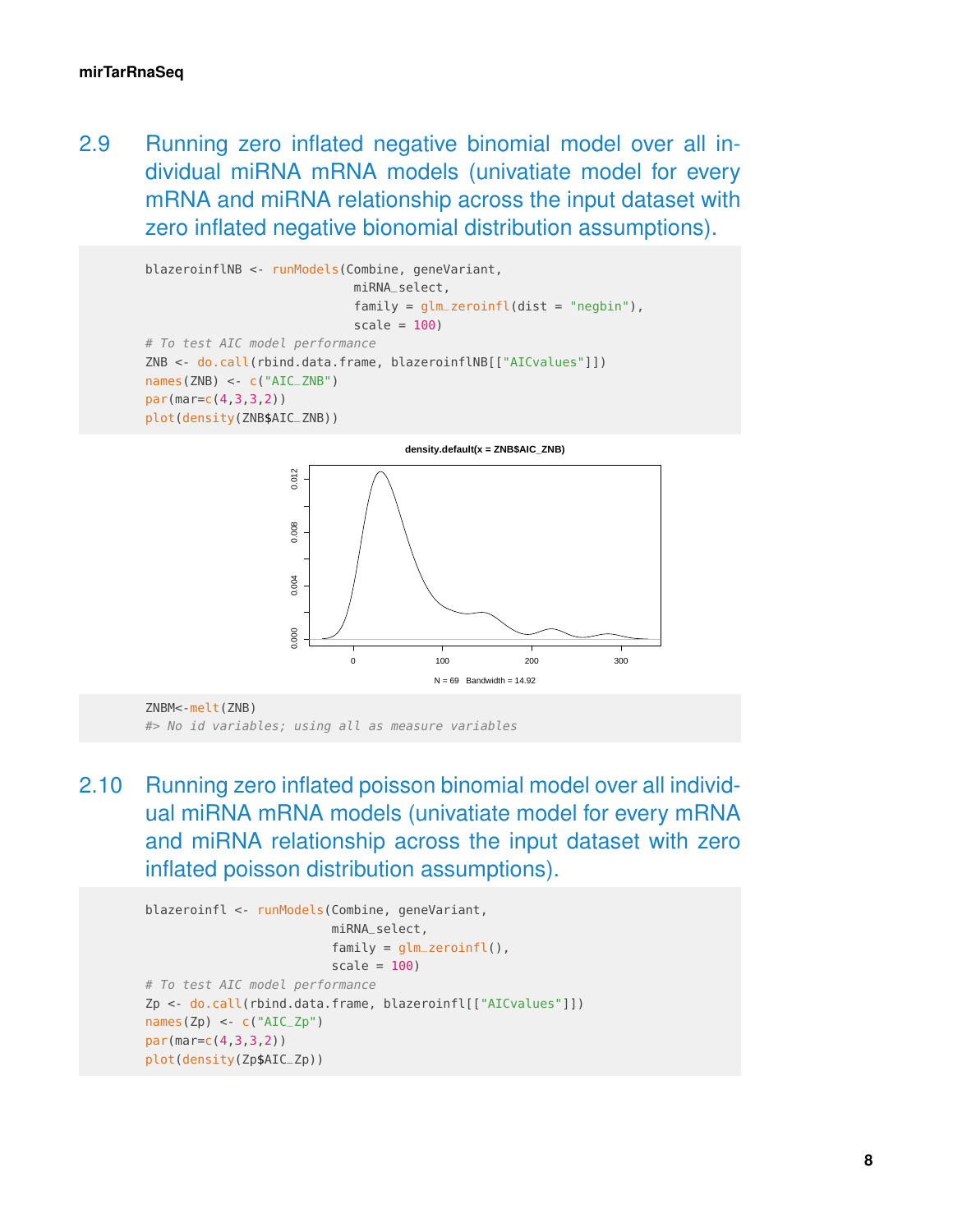

<span id="page-8-0"></span>

# 2.11 Including Plots for all models to decide which to use

```
bindM <- rbind(PM, BM, GM, ZpM, ZNBM)
p2 \leq -ggplot(data = bindM, \text{aes}(x = value, group = variable,fill = variable)) +
 geom\_density(adjust = 1.5, alpha = .3) +
 xlim(-400, 2000)+
 ggtitle("Plot of of AIC for ebv-mir-BART9-5p regressed all mRNAs ")+
 ylab("Density")+ xlab ("AIC Value")
p2
```
#### Plot of of AIC for ebv-mir-BART9-5p regressed all m

<span id="page-8-1"></span>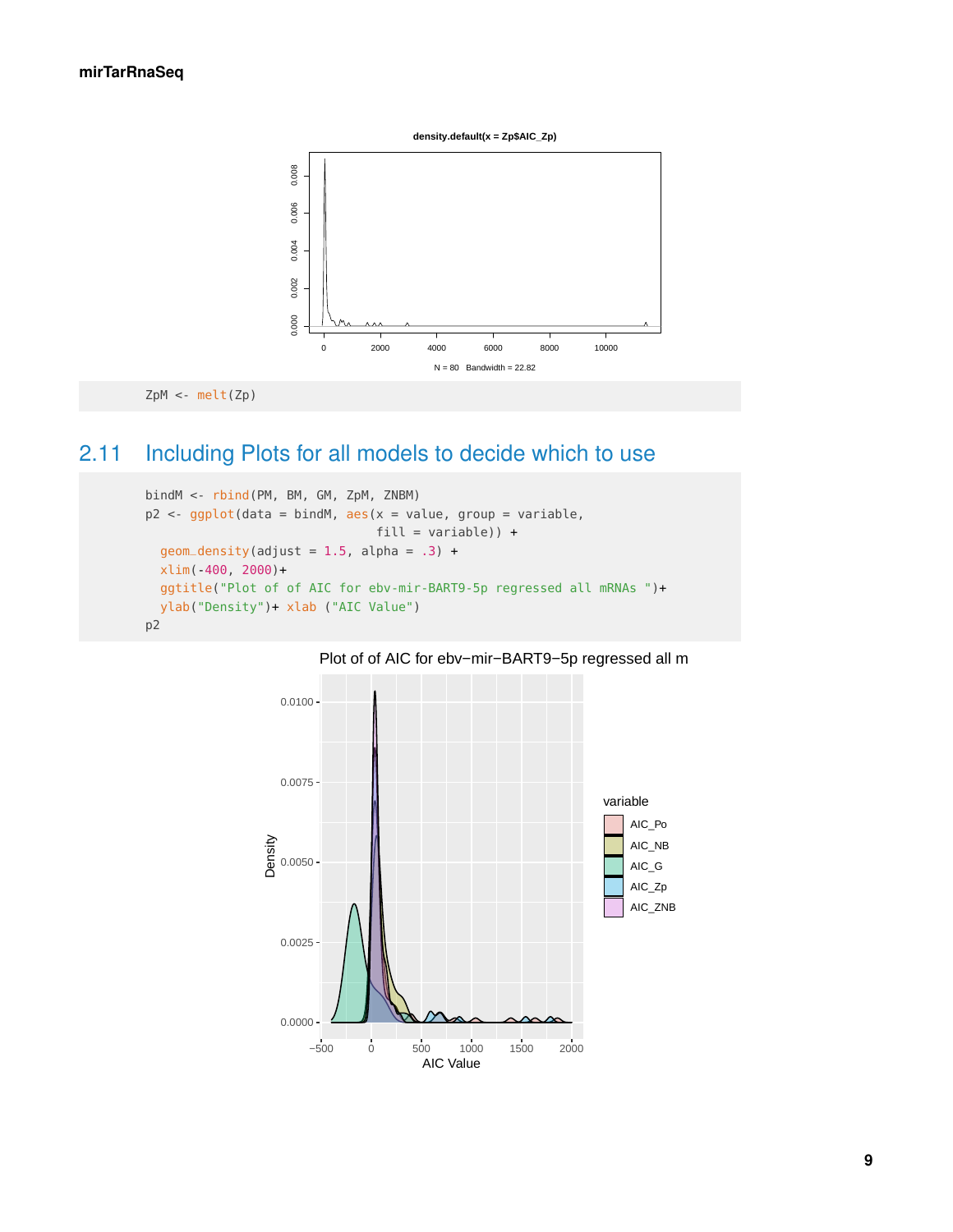# 2.12 The user can decide to use runModels() with glm multi() (with multi and inter mode options)

When using glm\_multi(), where all available models will be run, the AICs will be compared and the best model will be chosen based on the miRNA-mRNA model AIC score. In the example bellow we are using the mode= "multi" option for combination of 2 miRNAs (multivariate model) for interaction model the user can choose the mode= "inter" option. Note all coeff parameters defaults TRUE all interactions (only negative miRNA-mRNA relationships) are reported. More comments on the mode is provided in the next section of the vignette. If all miRNA-mRNA relationships are wanted this parameter can be set to false.

```
miRNA_select<-c("ebv-mir-BART9-5p","ebv-mir-BART6-3p")
Combine <- combiner(DiffExp, miRNAExp, miRNA_select)
geneVariant <- geneVari(Combine, miRNA_select)
MultiModel <- runModels(Combine, geneVariant,
                       miRNA_select, family = glm_multi(),
                       mode="multi", scale = 10)# Print the name of the models used for the analysis (note the printed outputs
# are the number of models ran by various models based on the AIC scores using
# the glm_multi())
print(table(unlist(lapply(MultiModel$all_models, modelModelName))))
TRUE
TRUE glm_gaussian glm_nb
TRUE 95 1
```
#### 2.13 GLM multi and GLM inter

<span id="page-9-0"></span>In GLM multi (multinomial), (model="multi"), the user can choose to run as many selected miRNAs they choose against all mRNAs datasets.In this example we select two miRNAs. The user can also select particular mRNAs to run this analysis on. We recommend the user always chooses the number of miRNAs for the multinational models and not run it across all the dataset as the analysis could take a very long time. If the user chooses to use more than two miRNAs for the multinomial model they should assign specific miRNAs and we recommend running it on a high memory machine. In GLM multi (synergy) model (mode="inter"), miRNA interactions. In this example we select two miRNAs. The user can also select particular mRNAs to run this analysis on. We recommend the user always chooses the number of miRNAs for the multinational models and not run it across all the dataset as the analysis could take a very long time. If the user chooses to use more than two miRNAs for the multinomial model they should assign specific miRNAs and we recommend running it on a high memory machine.

```
miRNA_select<-c("ebv-mir-BART9-5p","ebv-mir-BART6-3p")
Combine <- combiner(DiffExp, miRNAExp, miRNA_select)
geneVariant <- geneVari(Combine, miRNA_select)
InterModel <- runModels(Combine,
                        geneVariant, miRNA_select,
                        family = glm_multi(models=list(glm_gaussian,
                          glm_poisson())),mode="inter", scale = 10)
```
# Print the name of the models used for the analysis (note, you can see although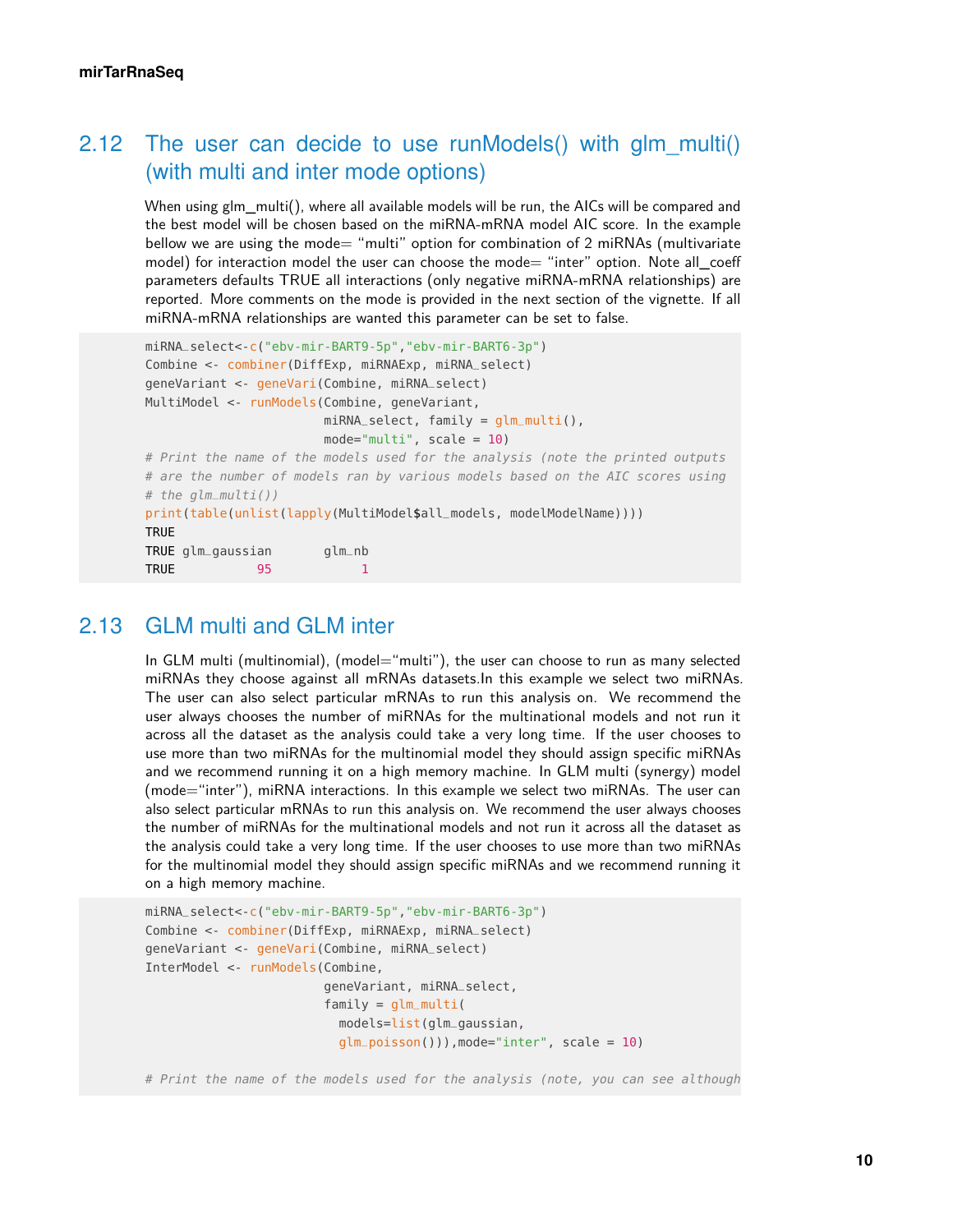```
# we have defined for the models to be run using either gaussian or poisson
# options, mirTarRnaSeq chooses the poisson model for all as it performs with a
# better AIC (lower AIC value) for all miRNA-mRNA interactions)
print(table(unlist(lapply(InterModel$all_models, modelModelName))))
TRUE
TRUE glm_gaussian
TRUE 96
```
# <span id="page-10-0"></span>2.14 Running all miRNA and mRNA combinations at the same time

Note, for "inter" and "multi" mode options we only support combination of 2 if more than two relationships are of interest, we recommend selecting the miRNAs and running the previously described runModels function due to complication of the models and time consumption.

```
vMiRNA<-rownames(miRNAExp)
# Note, the user can run all miRNAs but for speed reasons we have chosen the
# first 5 here for mirnas input for the analysis.
All_miRNAs_run<-runAllMirnaModels(mirnas =vMiRNA[1:5],
                                    DiffExpmRNA = DiffExpmRNASub,
                                    DiffExpmiRNA = miRNAExp,
                                    miranda_data = mikanda, prob=0.75,
                                    cutoff=0.05, fdr_cutoff = 0.1, method = "fdr",family = glm_multi(), scale = 2, mode="multi")
TRUE 1: ebv-mir-BART1-3p, ebv-mir-BART1-5p
TRUE 2: ebv-mir-BART1-3p, ebv-mir-BART10-3p
TRUE 3: ebv-mir-BART1-3p, ebv-mir-BART10-5p
TRUE 4: ebv-mir-BART1-3p, ebv-mir-BART11-3p
TRUE 5: ebv-mir-BART1-5p, ebv-mir-BART10-3p
TRUE 6: ebv-mir-BART1-5p, ebv-mir-BART10-5p
TRUE 7: ebv-mir-BART1-5p, ebv-mir-BART11-3p
TRUE 8: ebv-mir-BART10-3p, ebv-mir-BART10-5p
TRUE 9: ebv-mir-BART10-3p, ebv-mir-BART11-3p
TRUE 10: ebv-mir-BART10-5p, ebv-mir-BART11-3p
#select significant genes
hasgenes <- lapply(All_miRNAs_run, function(x) nrow(x$SigFDRGenes)) > 0
All_miRNAs_run <- All_miRNAs_run[hasgenes]
print(table(unlist(lapply
                    (All_miRNAs_run[[1]][["FDRModel"]][["all_models"]],
                      modelModelName))))
TRUE
TRUE glm_gaussian glm_nb glm_zeroinfl_poisson
TRUE the contract of 79 for 79 for 79 for 79 for 79 for 79 for 79 for 79 for 79 for 79 for 79 for 79 for 79 for 79 for 79 for 79 for 79 for 79 for 79 for 79 for 79 for 79 for 7# Print specific models for specific miRNAs (in this example the significant
# multivariate model for ebv-mir-BART1-5p and ebv-mir-BART11-3p )
print(
  table(
    unlist(lapply(
      (All_miRNAs_run[["ebv-mir-BART1-5p and ebv-mir-BART11-3p"]]
```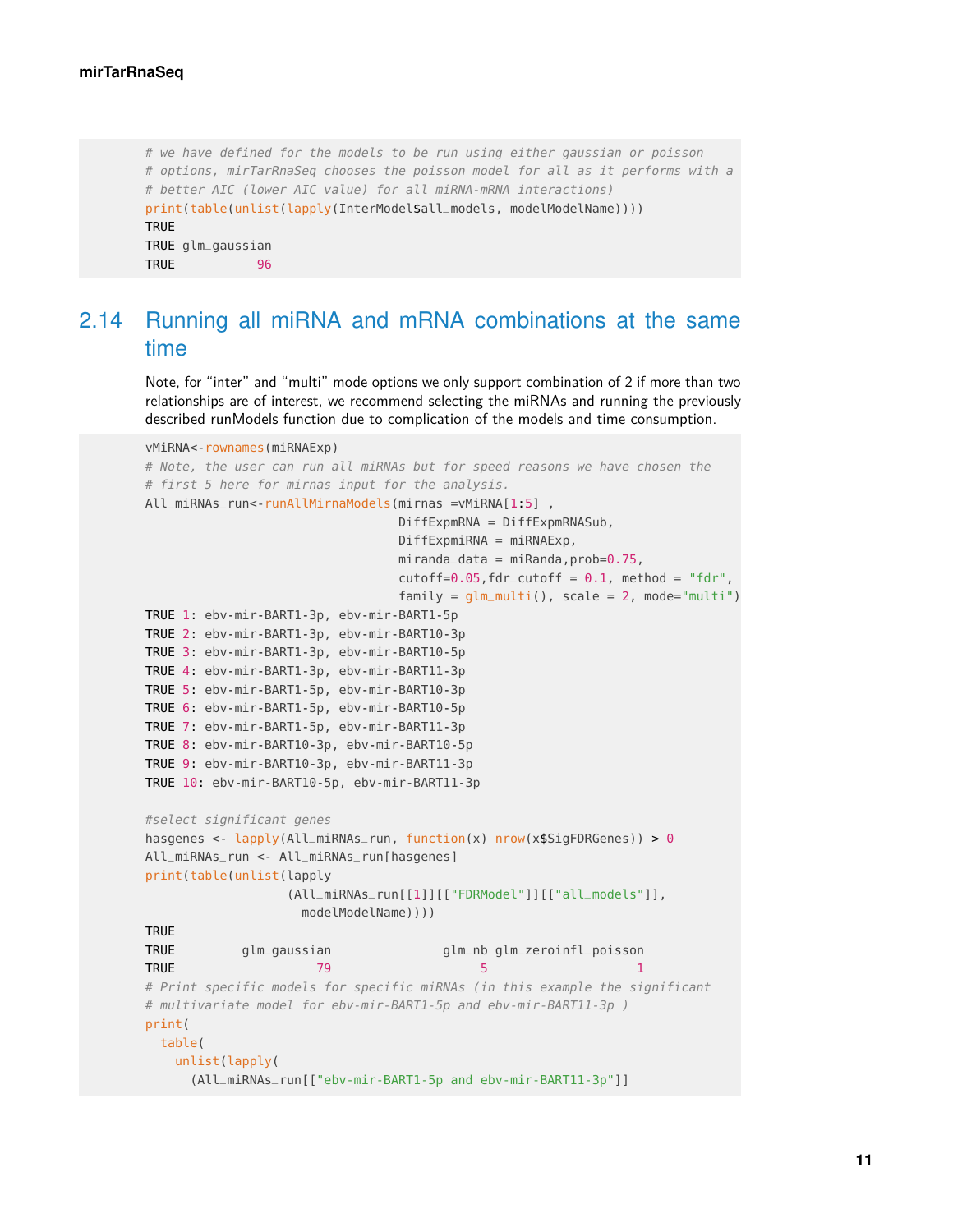```
[["FDRModel"]]
                 [["all_models"]]),
      modelModelName))))
TRIIF
TRUE glm_gaussian glm_nb glm_zeroinfl_negbin
TRUE \begin{array}{ccccccc} 79 & & & & 3 & & & \end{array}TRUE glm_zeroinfl_poisson
TRUE 1
```
### 2.15 One2manySponge

<span id="page-11-0"></span>miRNA-mRNA sparse partial correlation prediction using elastic net and compatibility with SPONGE package.Note, we do not recommend using this method for low number of samples (20 or less), or in miRNAs/mRNAs with low variance as the sample size increases the confidence in this analysis increases same goes for miRNA and mRNA variance. Optimal analysis using this method is in 100 or more samples in high variance miRNAs/mRNAs. For viral analysis or samples with low mRNA miRNA variance we recommend using part1 of mirTarRnaSeq or narrowing down the miRNAs and mRNAs to high variance ones.

# Make miRanda file compatible with SPONGE package mir\_predicted\_targets() sponge\_mir\_input<-miranda\_sponge\_predict(miRNAExp,DiffExp,miRanda)

```
#Perform sparse partial correlation for miRNA-mRNA relationships
one2many_output<-one2manySponge(miRNAExp,DiffExp,sponge_mir_input)
#> Loading required package: Matrix
#>
#> Attaching package: 'Matrix'
#> The following objects are masked from 'package:tidyr':
#>
#> expand, pack, unpack
#> Loaded glmnet 4.1-4
#> Loading required package: foreach
#> Loading required package: rngtools
```
# <span id="page-11-1"></span>3 Part2 - Identify miRNA mRNA correlations across 3 or more time points

Note for this analysis we need fold change data for time points or control versus condition. Hence, a differential expression (DE) analysis needs to be performed before proceeding this analysis (These values should be provided for all miRNA and mRNA in the DE expression and not only the significantly DE miRNAs/mRNAs). Here we are looking at differential expression (DE) files between three time points. The format of each timepoint/control vs condition file needs to be Gene/miRNA names as the first column, log2FC or logfoldchange (FC), (or any other FC metrics as long as for both miRNA, and mRNA the same metrics is used) for column two. The pvalue assigned to the gene(mRNA) expression after the differential expression analysis on the third column.For the miRNA file, the user needs to assign Gene names on the first column and the representative log2FC or logfoldchange (FC) on the second column.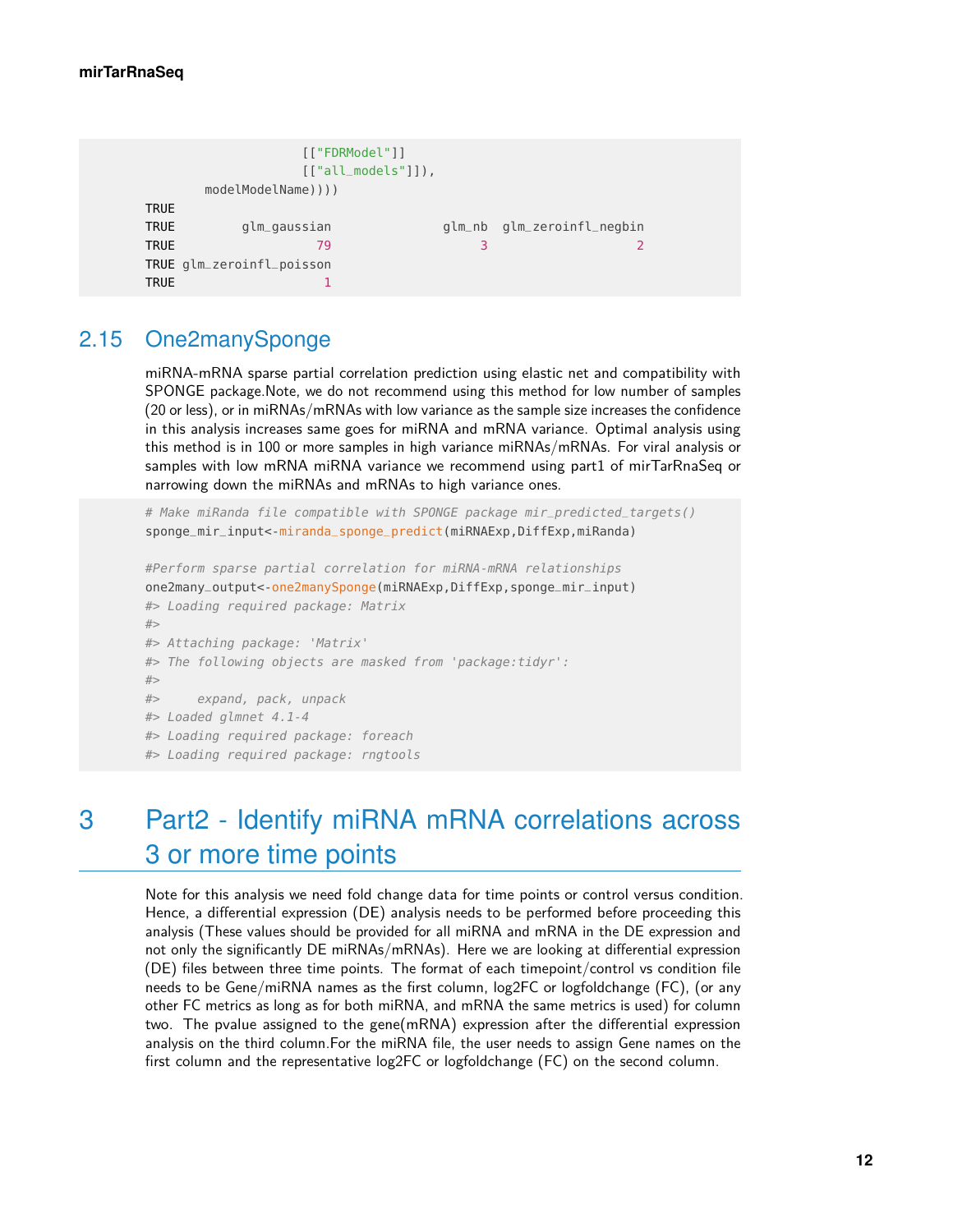Load files from test directory or you can load individually and feed them in separately in a list: list[(mRNA1,mRNA2,mRNA)]

```
files <- local({
  filenames <- list.files(path=get_test_file(), pattern="^.*\\.txt\\.gz$",
                          full.names=TRUE)
  files <- lapply(filenames, read.table, as.is=TRUE, header=TRUE, sep="\t")
  names(files) <- gsub("^.*/(.*)\\.txt\\.gz$", "\\1", filenames)
  return(files)
})
```
#### <span id="page-12-0"></span>3.1 Get mRNAs

<span id="page-12-1"></span>mrna\_files <- files[grep("^mRNA", names(files))]

### 3.2 Get mRNAs with particular fold change

```
mrna_files <- files[grep("^mRNA", names(files))]
mrna <- one2OneRnaMiRNA(mrna_files, pthreshold = 0.05)$foldchanges
```
### 3.3 Get all miRNAs

```
mirna_files <- files[grep("^miRNA", names(files))]
mirna <- one2OneRnaMiRNA(mirna_files)$foldchanges
```
#### 3.4 Get mRNA miRNA correlation

<span id="page-12-4"></span>corr\_0 <- corMirnaRna(mrna, mirna,method="pearson")

### 3.5 Make a background distribution correlation

```
outs <- sampCorRnaMirna(mrna, mirna, method="pearson",
                        Shrounds = 100, Srounds = 1000)
```
#### 3.6 Plot density plots

Density plot for background and corrs in our data. Note grey is the background distribution and red is the actual data.

```
#Draw density plot
mirRnaDensityCor(corr_0, outs)
```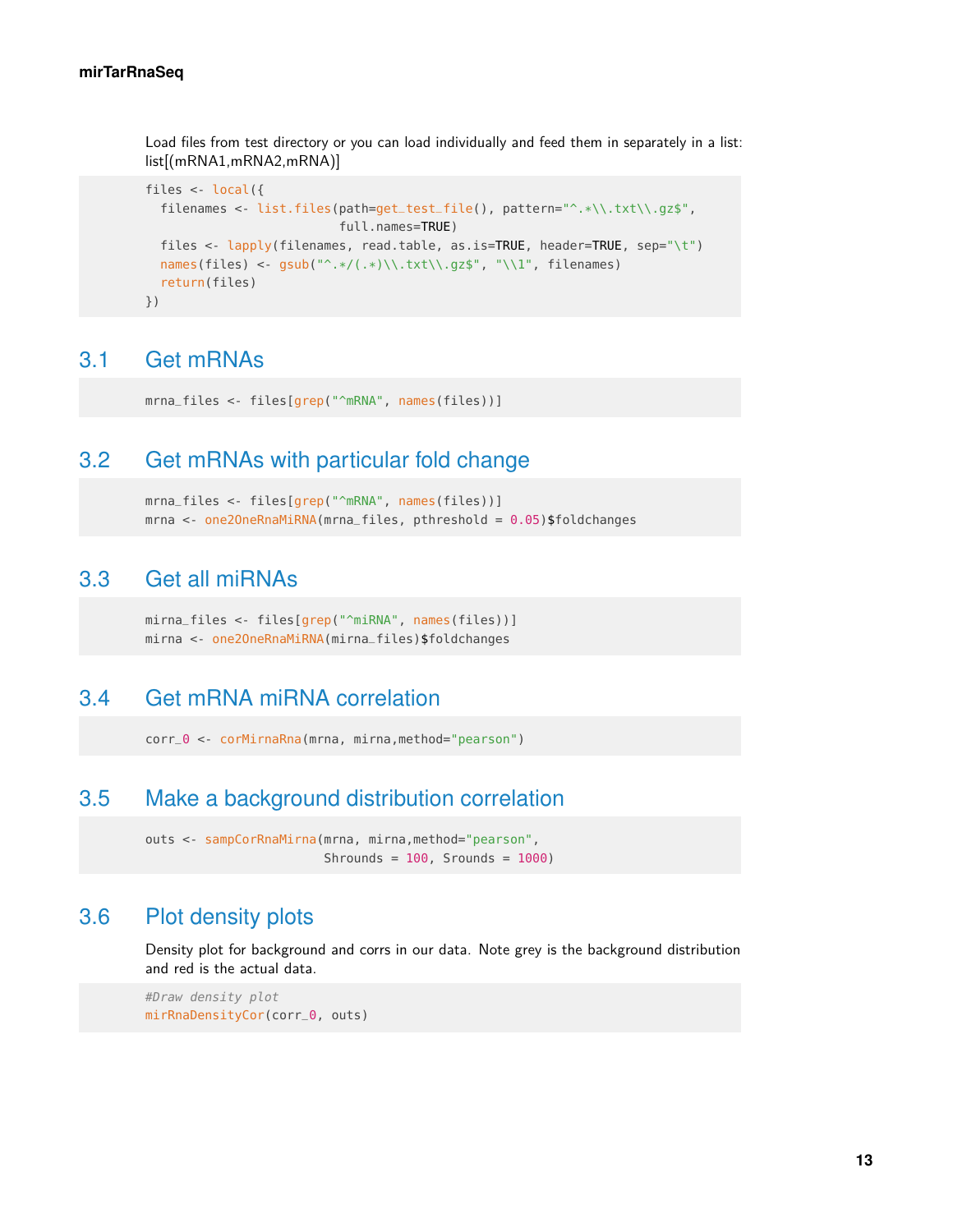### **density.default(x = corrS)**



 $N = 100000$  Bandwidth = 0.0596

# <span id="page-13-0"></span>3.7 Get correlations below threshold

<span id="page-13-1"></span>#Identify significant correlation sig\_corrs <- threshSig(corr\_0, outs, pvalue =  $0.05$ )

### 3.8 Get mouse miRanda data

```
#Import concordant miRanda file
miRanda <- getInputSpecies("Mouse", threshold = 150)
```
# 3.9 mRNA miRNA correlation heatmap

Correlation heatmap for cor equal or less than -0.7. Note upperbound for heatmap should be always less than the correlation threshold.

#Extract your target correlations based on miRanda and correlation threshold. newcorr <- corMirnaRnaMiranda(mrna, mirna, -0.7, miRanda) mirRnaHeatmap(newcorr,upper\_bound = -0.6)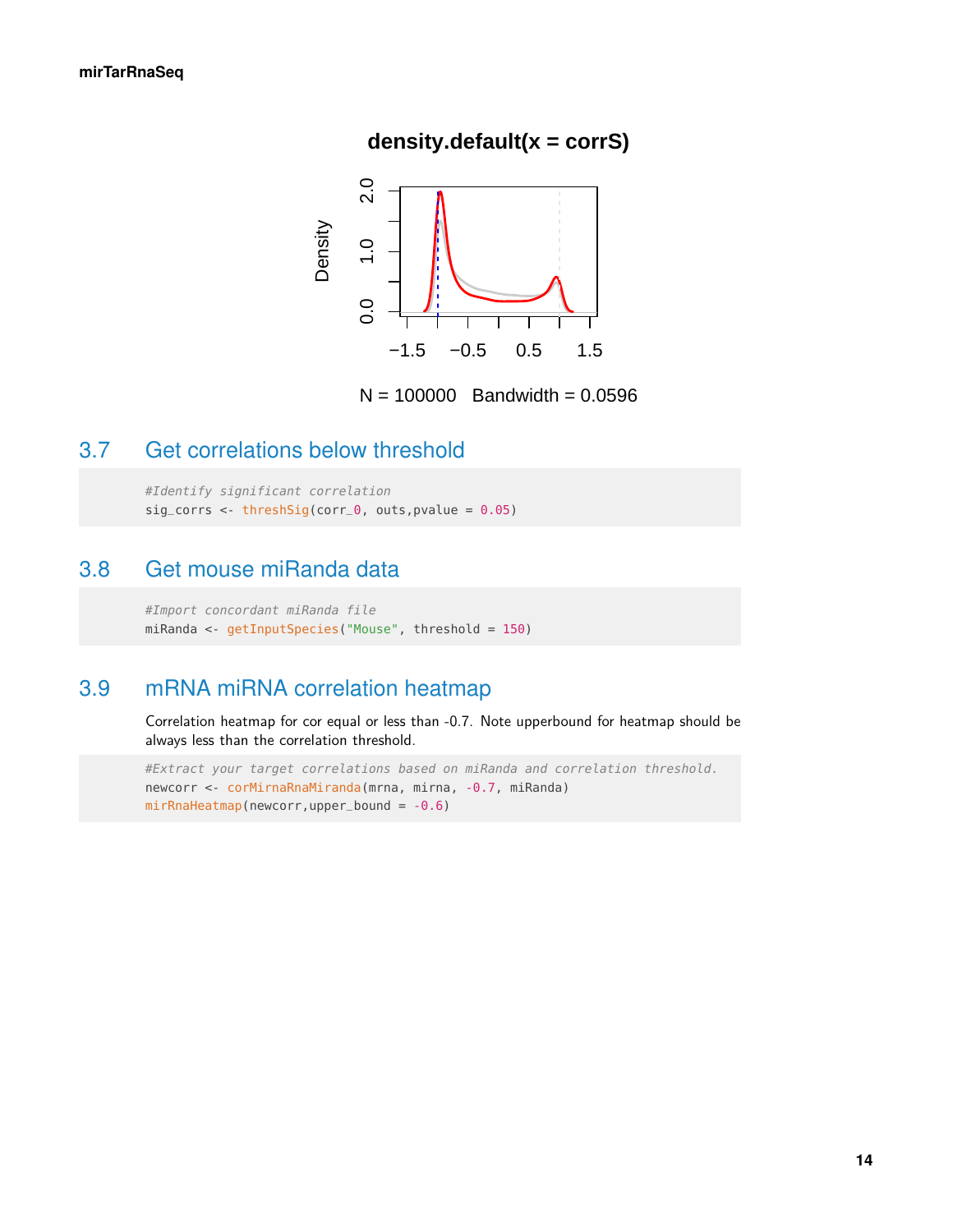

# 3.10 Get intersection of miRanda

<span id="page-14-0"></span>Get miRanda intersection and significant miRNA and mRNA interactions and the plot it.

```
#Make final results file for significant
#correlations intersecting with miRanda file
results <- miRandaIntersect(sig_corrs, outs, mrna, mirna, miRanda)
#Draw correlation heatmap
p<- mirRnaHeatmap(results$corr,upper_bound =-0.99)
p
```
<span id="page-14-1"></span>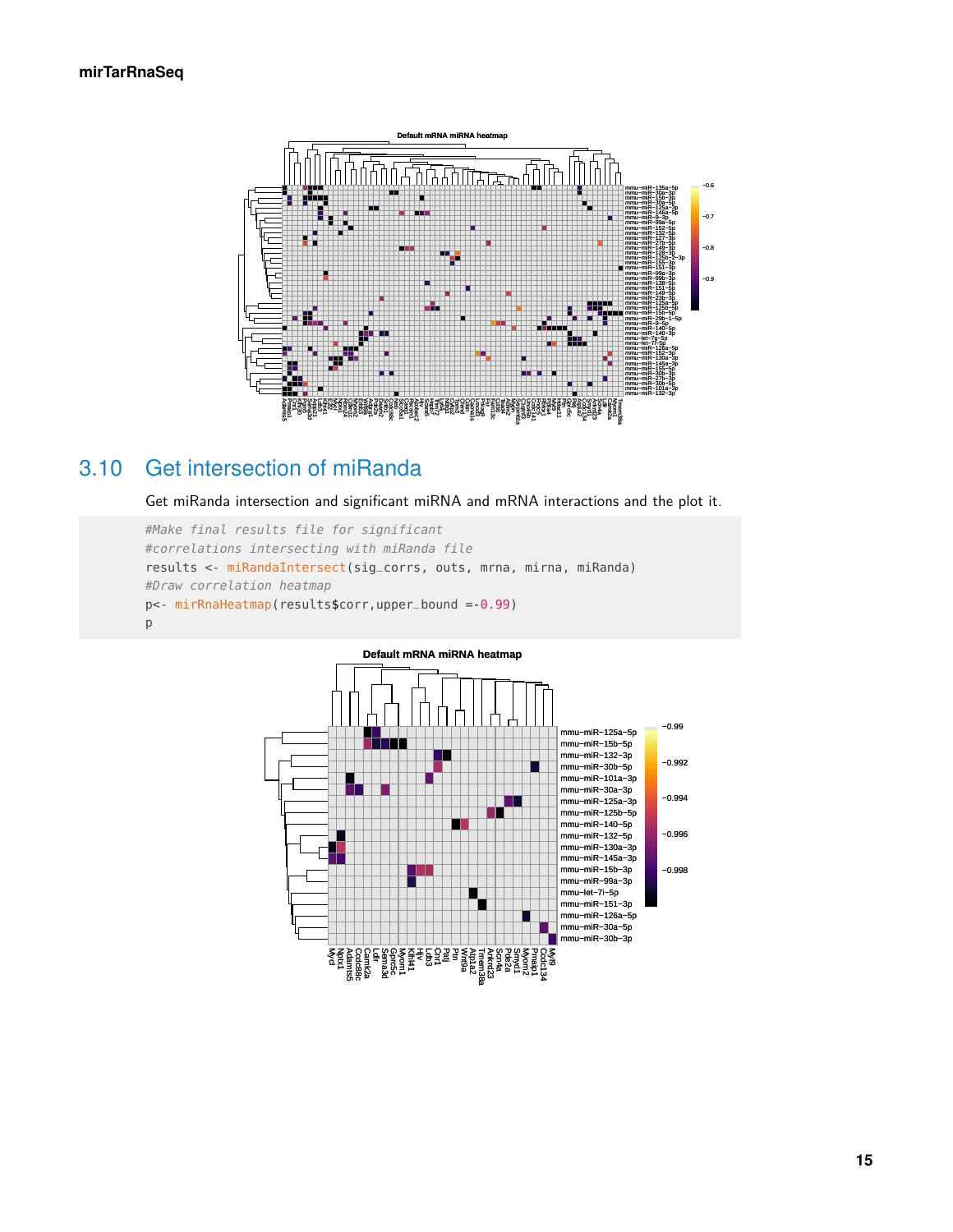# 4 Part3 - Identify significant miRNA mRNA relationships for 2 time points

#### 4.1 Import data

```
files <- local({
  filenames <- list.files(path=get_test_file(), pattern="^.*\\.txt\\.gz$",
                          full.names=TRUE)
  files <- lapply(filenames, read.table, as.is=TRUE, header=TRUE, sep="\t")
  names(files) <- gsub("^.*/(.*)\\.txt\\.gz$", "\\1", filenames)
  return(files)
})
```
### <span id="page-15-1"></span>4.2 Only look for time point difference 0-5

```
mirna_files <- files[grep("^miRNA0_5", names(files))]
mrna_files <- files[grep("^mRNA0_5", names(files))]
```
### 4.3 Get fold changes above thereshold

```
# Parse Fold Change Files for P value and Fold Change.
mrna <- one2OneRnaMiRNA(mrna_files, pthreshold = 0.05)$foldchanges
mirna <- one2OneRnaMiRNA(mirna_files)$foldchanges
```
# 4.4 Estimate miRNA mRNA differences based on Fold Change

<span id="page-15-4"></span># Estimate the miRNA mRNA FC differences for your dataset inter0 <- twoTimePoint(mrna, mirna)

## 4.5 Make background distribution

<span id="page-15-5"></span>#Make a background distribution for your miRNA mRNA FC differences outs <- twoTimePointSamp(mrna, mirna,Shrounds = 10)

# 4.6 miRanda data import

<span id="page-15-6"></span>#Import concordant miRanda file miRanda <- getInputSpecies("Mouse", threshold = 140)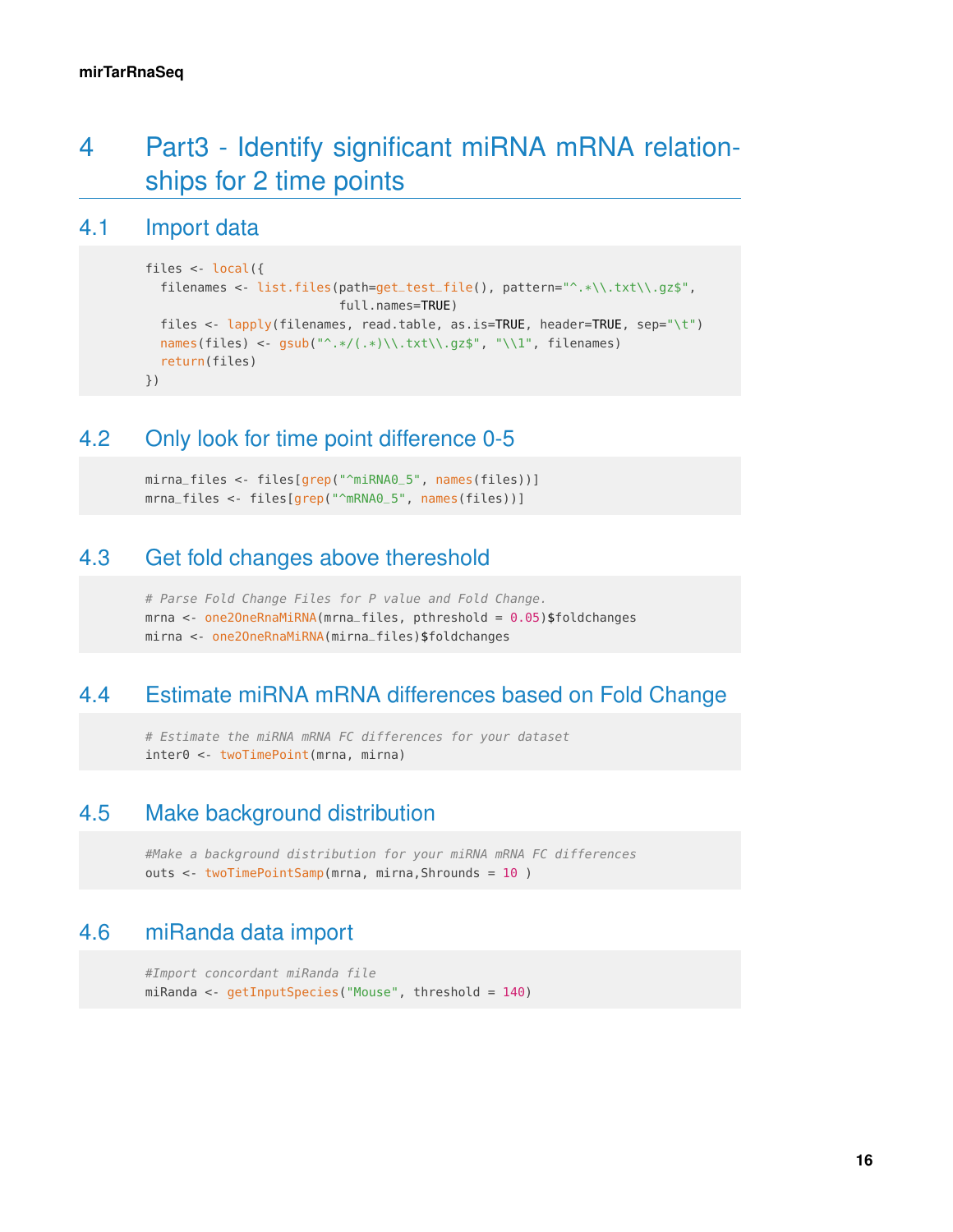### 4.7 Identify relationships below threshold

<span id="page-16-0"></span>#Identify miRNA mRNA relationships bellow a P value threshold, default is 0.05 sig\_InterR <- threshSigInter(inter0, outs)

#### 4.8 miRanda intersection with results

<span id="page-16-1"></span>#Intersect the mirRanda file with your output results results <- mirandaIntersectInter(sig\_InterR, outs, mrna, mirna, miRanda)

### 4.9 Make dataframe and plots

```
#Create a results file for heatmap
final_results <- finInterResult(results)
#Draw plots of miRNA mRNA fold changes for your results file
par(mar=c(4,4,2,1))
drawInterPlots(mrna,mirna,final_results)
```
#### density.default(x = mrna\density.default(x = mirna



FC\_mRNA

# 4.10 mRNA miRNA heatmap of miRNA mRNA FC differences

<span id="page-16-2"></span>Heatmap for p value significant miRNA mRNA fold change differences when compared to backgound